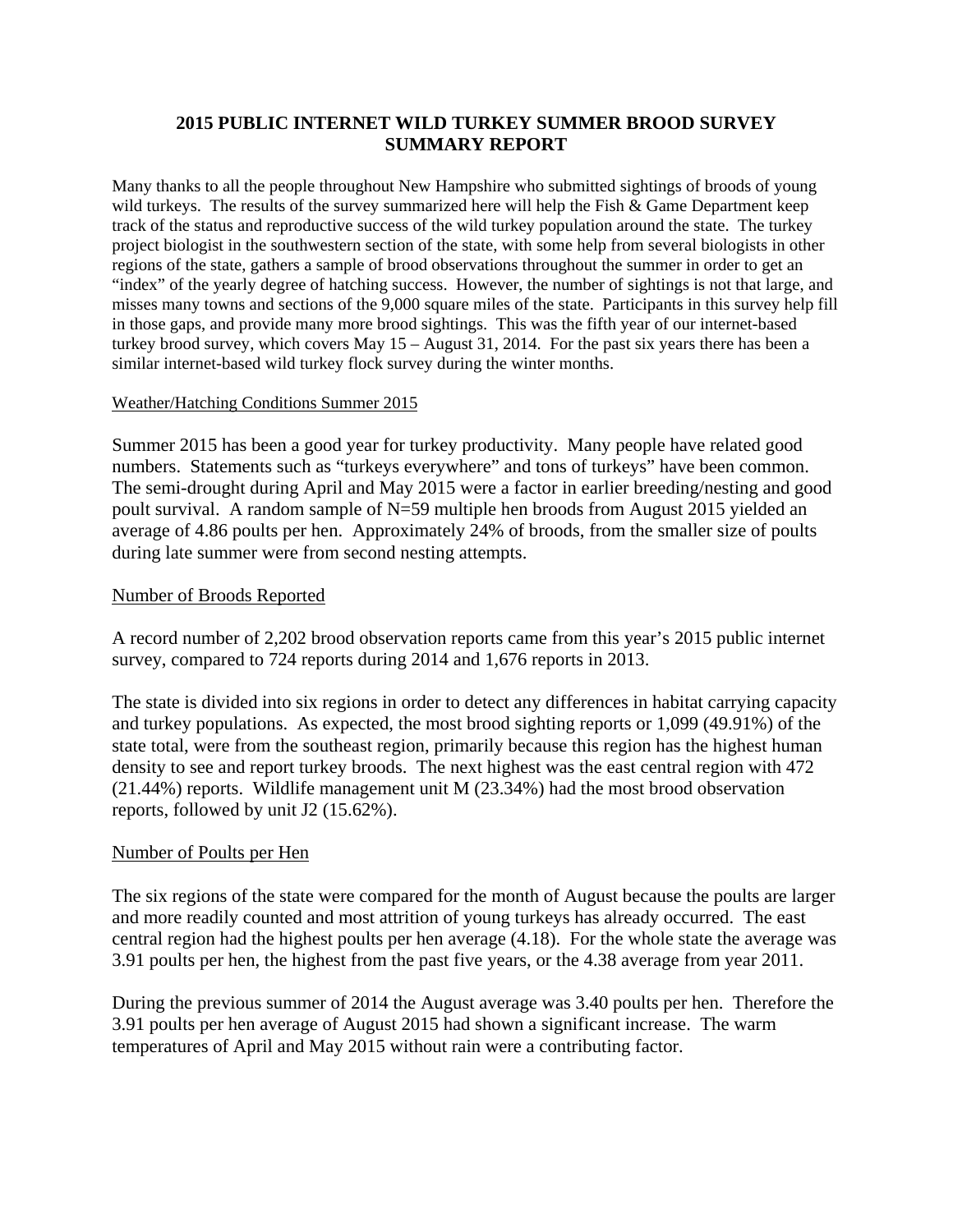#### Broods Reported per Time Period

The period of the most brood sightings reported was August 4 – August 17 (32.33%), followed by July 21 – August 3 (15.94%). This is logical because the poults are large in size and less secretive. On the other end of the scale, only 1.32% of the total summer observations were reported during the month of May and the first week of June.

#### Estimated Hatching Dates

The estimated hatching dates were broken down into 2-week periods. Only 0.65% of the total hatch occurred during the first half of May, but approximately 15 to 20% of the hatch was during the second half of May. The last week of May and first week of June had 21.96% of the hatch, followed by the middle of June with 26.06%, and the last week of June and first week of July with 27.93%.

The mean hatching dates by the six regions of the state varied from June  $16^{th}$  to June  $20^{th}$ , with the statewide average being June  $19^{th}$ . Statewide over the past five years varied from June  $8^{th}$ during year 2011 to June  $25<sup>th</sup>$  during year 2013.

Note: Typically the southern third of the state has the earliest turkey hatching and the northern third the latest because of longer-lasting winter conditions. The smaller size poults seen later in June from the north region push the median "statewide" hatching average to a later date. Also, the broods reported from the internet survey do not differentiate between first nesting hatches and re-nesting attempts that hatch later in the summer. For summer 2015 it is estimated that approximately 24% of broods were from re-nests.

#### Public Attitude Questionnaire on Turkeys

A total of 1,970 respondents gave their opinion on feelings about wild turkeys. The results were: strongly dislike  $(\langle 1.0\%$ ), dislike  $(\langle 1.0\%$ ), neither like or dislike  $(4.92\%)$ , like  $(26.2\%)$ , strongly like (67.4%).

### Symptoms of Avian Pox and LPDV Virus

There were only 11 towns or sites reported having a turkey group showing symptoms, compared to 5 towns from the summer 2014 survey. Of the 2,202 respondents, 474 (21.53%) didn't know if there were virus lesions and 1,717 respondents (78.0%) said there were no lesions. The 11 cases reported were less than 1.0% of the total of 2,202 brood observations. The 11 cases were reported from 6 of the state's 10 counties.

#### Towns with the Most Brood Observations

There were 12 towns which had significantly more brood observation reports than the majority of the state's towns, or 10 to 18 reports per town. As expected the majority of these (8 of 12 towns) were from Rockingham and Strafford Counties in the southeast region, which has the highest human density, and therefore tend to make more responses.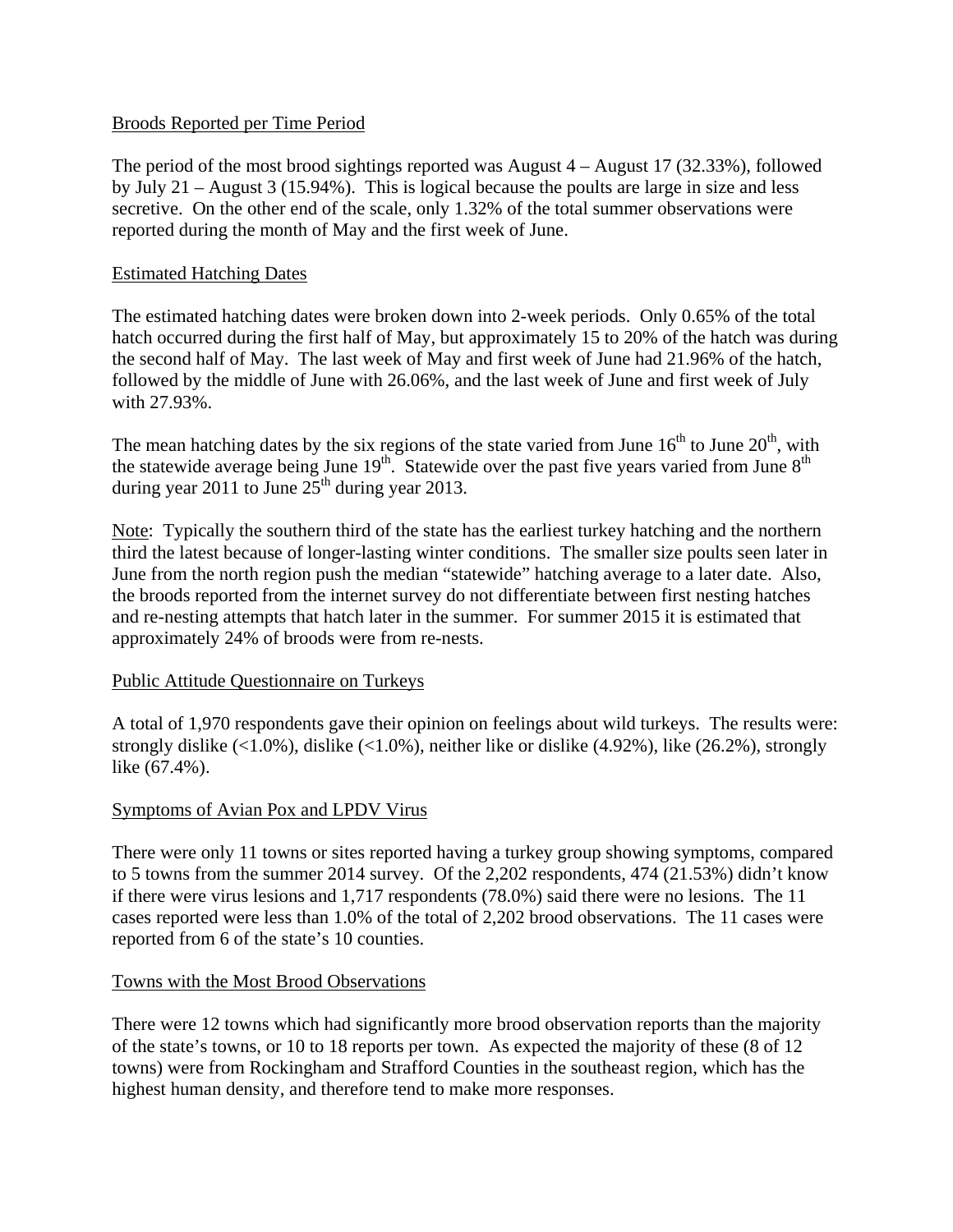#### Conclusions:

During summer 2015 the public reported 2,202 brood observations, compared to 724 reports during summer 2014, or approximately a tripling of the internet responses. A significant contributing factor was probably an above average hatch of turkey broods resulting in more turkeys to see and report. As expected, 50% of the brood sighting reports came from the southeast region because of the higher human numbers there to report.

Statewide the average during August 2015 was 3.91 poults per hen, a significant increase from the 3.40 average of August 2014, and the highest from the 2011 average of 4.38 poults per hen. The primary reason for the good average for summer 2015 was probably the warm and rainless nesting/hatching weather during April and May 2015, resulting in good poult survival.

The period of most brood sightings reported was August 4 – August 17 (32.33%), followed by July 21 – August 3 (15.94%). This is probably because poults are larger in size and less secretive toward late summer.

Approximately 15 to 20% of the hatch was during the second half of May. The last week of May and first week of June had 21.96% of the hatch, followed by the middle of June with 26.06%, and the last week of June and first week of July with 27.93%. The mean hatching date statewide was June  $19<sup>th</sup>$ .

There were only 11 towns or sites from 2,202 brood reports or less than 1.0% that indicated a turkey(s) with head lesions from the fowl pox virus or LPDV (Lymphoproliferative Disease Virus). This is another indication that the virus impact on the state's wild turkey population appears to have been minimal during the past four years.

A total of 1,970 respondents on the public internet survey expressed an over-whelming regard for wild turkeys: less than 1.0% disliked turkeys, 4.92% were neutral, 26.2% liked turkeys and 67.4% strongly liked turkeys.

Summer 2015 has been an above average year for wild turkey productivity. Many people have related good numbers. Statements such as "turkeys everywhere" and "tons of turkeys" have been common. Thank you for your interest and participation in New Hampshire's fifth internetbased turkey brood survey. We look forward to your continued support next year.

> Ted Walski Turkey Project Biologist NH Fish & Game Dept.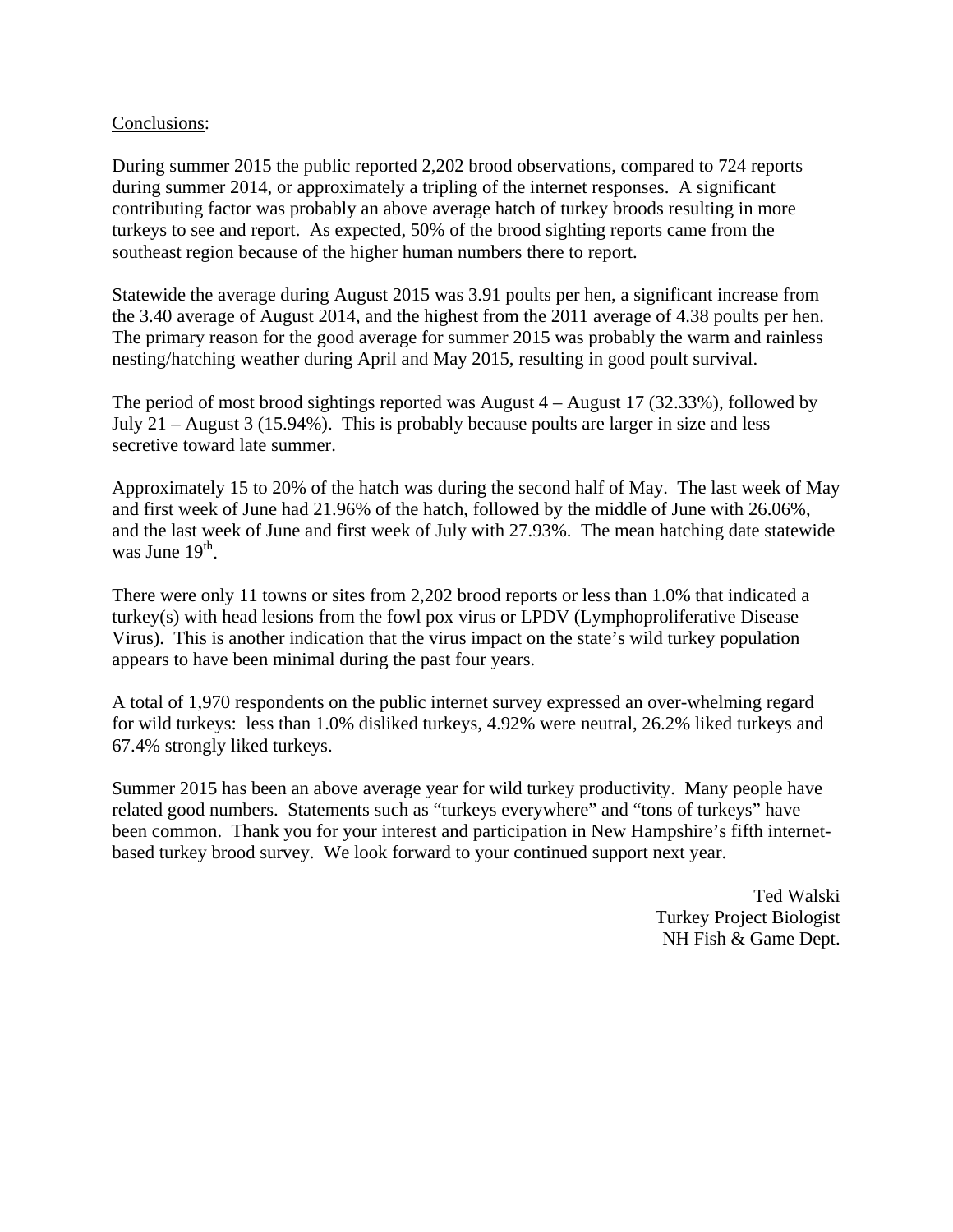| <b>Region of New</b><br>Hampshire | Number of<br><b>Broods</b> | $%$ of the<br><b>Total</b> | WMU's<br>Covered | <b>Counties</b>                  |
|-----------------------------------|----------------------------|----------------------------|------------------|----------------------------------|
|                                   |                            |                            |                  |                                  |
| <b>North</b>                      | 52                         | 2.36%                      | E, F             | Carroll, Grafton                 |
| <b>White Mountains</b>            | 79                         | 3.59%                      | A,B,C1,C2        | Coos                             |
| <b>West Central</b>               | 151                        | 6.86%                      | D1,D2,G1         | Grafton                          |
| <b>East Central</b>               | 472                        | 21.44%                     | J1,J2            | Carroll, Belknap, Merrimack      |
| <b>Southwest</b>                  | 349                        | 15.85%                     | H1, H2, I1, I2   | Sullivan, Cheshire               |
| <b>Southeast</b>                  | 1,099                      | 49.91%                     | K, L, M          | Hillsboro, Rockingham, Strafford |
| <b>Statewide</b>                  | 2,202                      | 100%                       | All              | All                              |

Table 1. **Number of Broods Reported by Region (Summer 2015)** 

Table 2. **Number and percent of brood observations by WMUs (Summer 2015)** 

| <b>Wildlife</b><br><b>Mgt Unit</b> | # of Brood<br><b>Observations</b> | % of State<br><b>Total</b> | <b>Wildlife</b><br><b>Mgt Unit</b> | # of Brood<br><b>Observations</b> | % of State<br><b>Total</b> |
|------------------------------------|-----------------------------------|----------------------------|------------------------------------|-----------------------------------|----------------------------|
|                                    |                                   |                            |                                    |                                   |                            |
| A                                  | 19                                | 0.86%                      | H1                                 | 80                                | 3.63%                      |
| B                                  | 9                                 | 0.41%                      | H2                                 | 112                               | 5.09%                      |
| C1                                 | 9                                 | 0.41%                      | <b>I1</b>                          | 105                               | 4.77%                      |
| C <sub>2</sub>                     | 15                                | 0.68%                      | 12                                 | 52                                | 2.36%                      |
| D <sub>1</sub>                     | 14                                | 0.64%                      | J1                                 | 128                               | 5.81%                      |
| D2                                 | 29                                | 1.32%                      | J2                                 | 344                               | 15.62%                     |
| E                                  | 44                                | 2.00%                      | K                                  | 287                               | 13.03%                     |
| F                                  | 35                                | 1.59%                      | L                                  | 298                               | 13.53%                     |
| G                                  | 108                               | 4.90%                      | M                                  | 514                               | 23.34%                     |
|                                    |                                   |                            | <b>Total</b>                       | 2,202                             | 100.0%                     |

Table 3. **Number & percentage of brood observation reports per 2-week periods (Summer 2015)** 

| Sample<br><b>Period</b> | <b>Number of Broods</b><br><b>Observations</b> | % of Total<br><b>For Summer</b> |
|-------------------------|------------------------------------------------|---------------------------------|
|                         |                                                |                                 |
| May $1 -$ May $11$      | 3                                              | 0.14%                           |
| May 12 - May 25         | 4                                              | 0.18%                           |
| May $26 - June 8$       | 22                                             | 1.00%                           |
| June $9 -$ June 22      | 258                                            | 11.72%                          |
| June $23 -$ July 6      | 297                                            | 13.49%                          |
| July $7 -$ July 20      | 291                                            | 13.22%                          |
| July $21 -$ August 3    | 351                                            | 15.94%                          |
| August $4 -$ August 17  | 712                                            | 32.33%                          |
| August $18 -$ August 31 | 264                                            | 11.99%                          |
|                         | 2,202                                          | 100.00%                         |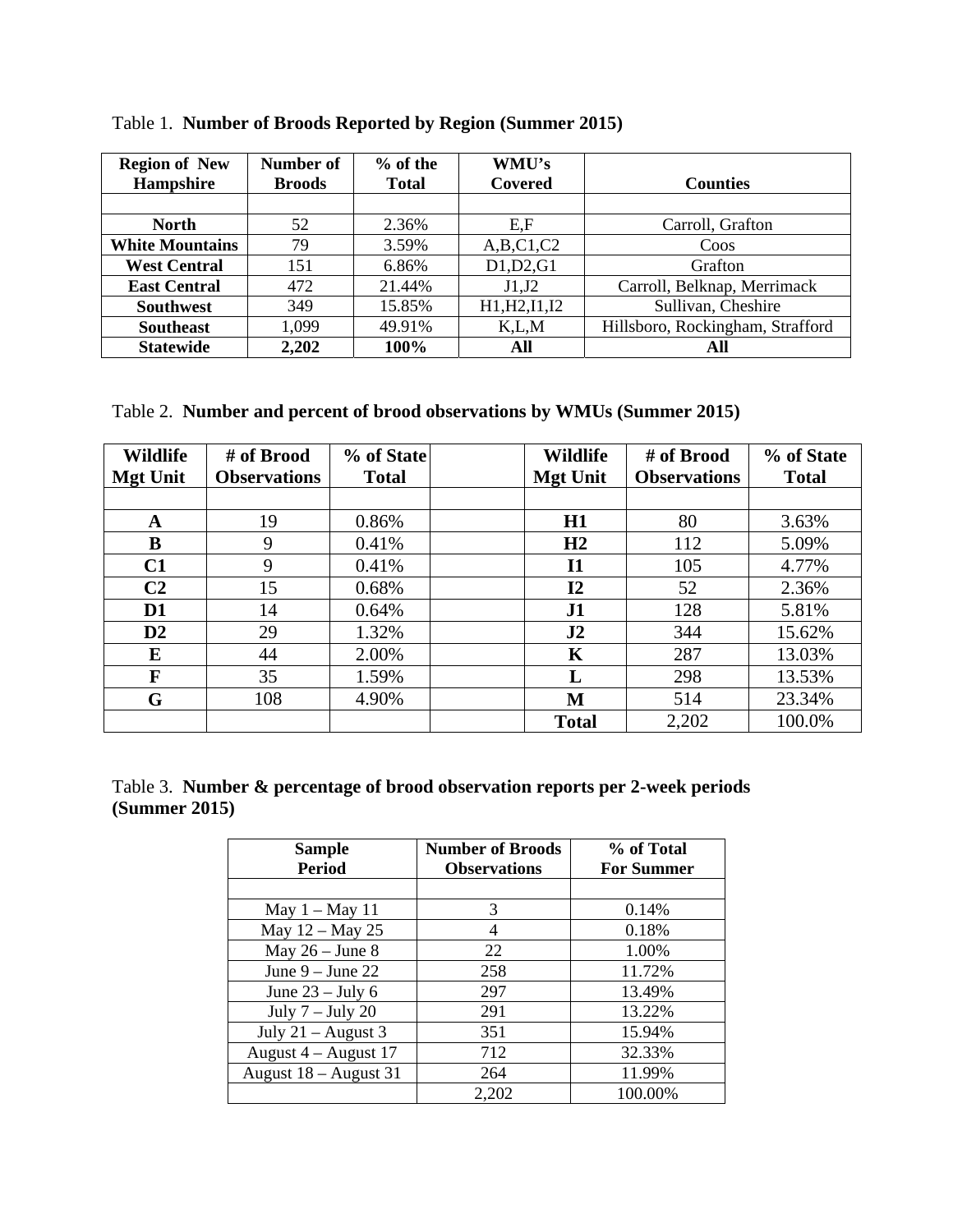| <b>Hatching Period</b> | <b>Number of Broods</b> | % of Total Broods |
|------------------------|-------------------------|-------------------|
|                        |                         |                   |
| May $1 -$ May 11       | 102                     | 0.65%             |
| May 12 - May 25        | 1,088                   | 6.95%             |
| May $26 -$ June 8      | 3,437                   | 21.96%            |
| June $9 -$ June 22     | 4,079                   | 26.06%            |
| June $23 -$ July 6     | 4,372                   | 27.93%            |
| July $7 -$ July 20     | 1,955                   | 12.49%            |
| July $21 -$ August 3   | 519                     | 3.32%             |
| August $4 -$ August 17 | 101                     | 0.65%             |
| August 18 - August 31  |                         | $0.00\%$          |
| <b>Total</b>           | 15,653                  | 100.00%           |

Table 4. **Estimated statewide hatching dates by 2-week Periods (Summer 2015)** 

# Table 5. **Mean hatching dates by five regions of state (Summer 2015)**

| <b>Region</b>            | # of Brood          | <b>Mean Hatch</b>             |
|--------------------------|---------------------|-------------------------------|
|                          | <b>Observations</b> | Date                          |
|                          |                     |                               |
| North                    | 39                  | June $19th$                   |
| <b>White Mountains</b>   | 65                  | June $16th$                   |
| <b>Connecticut River</b> | 134                 | June 17                       |
| East Central             | 380                 | June $19th$                   |
| Southwest                | 291                 | June $20th$                   |
| Southeast                | 846                 | June $19th$                   |
| Statewide                | 1,755 total         | June 19 <sup>th</sup> average |

Table 6. **Mean hatching dates statewide over past 5 years** 

| Year | # of Brood Observations | <b>Mean Hatching Date</b> |
|------|-------------------------|---------------------------|
|      |                         |                           |
| 2011 | $N = 717$               | June 8                    |
| 2012 | $N = 746$               | June 15                   |
| 2013 | $N = 1,146$             | June 25                   |
| 2014 | $N = 568$               | June 19                   |
| 2015 | $N = 1,755$             | June 19                   |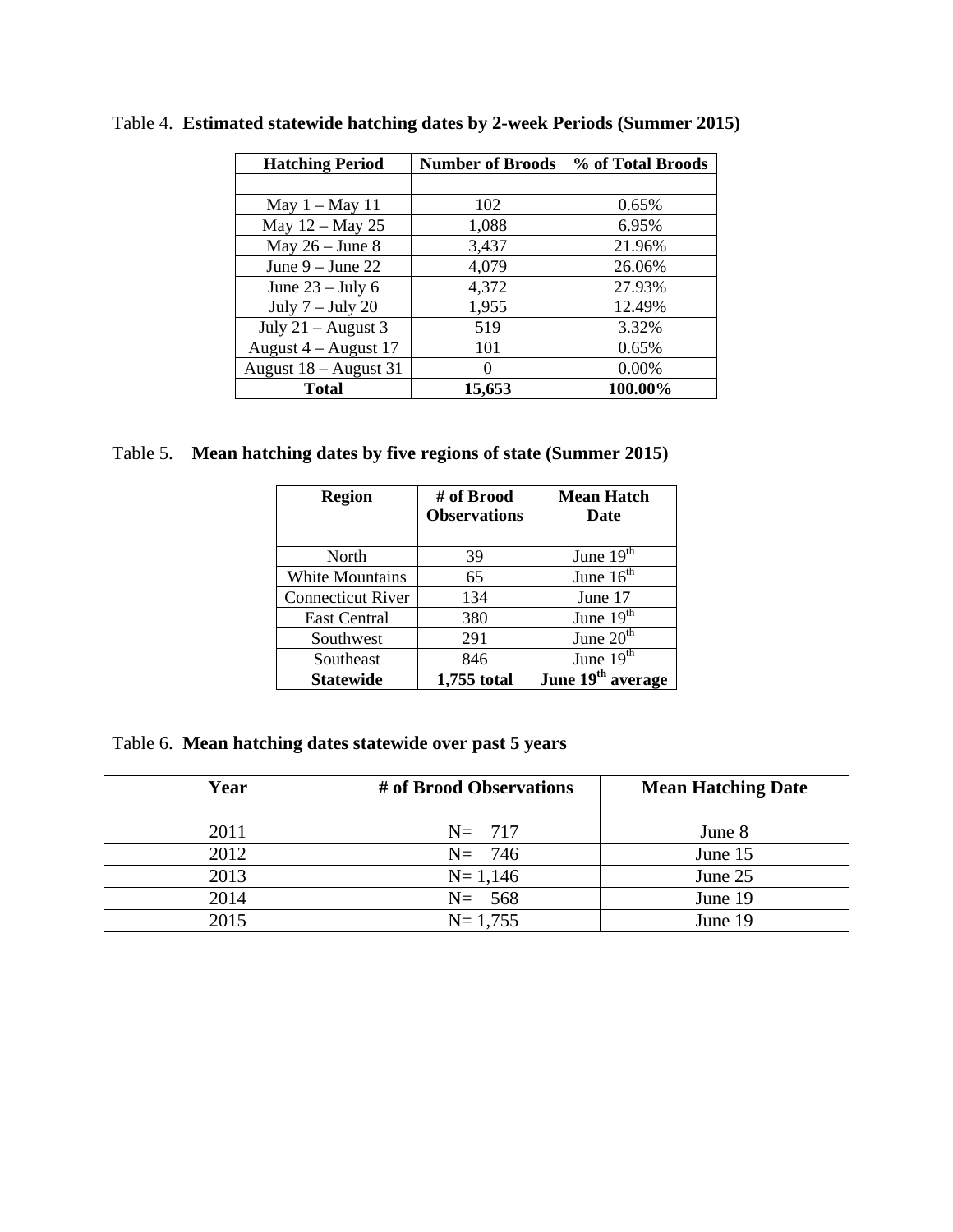| <b>Region</b>       | # of Brood<br><b>Observations</b> | <b>Mean Poults</b><br>Per Hen |
|---------------------|-----------------------------------|-------------------------------|
|                     |                                   |                               |
| North               | 22                                | 3.53                          |
| White Mountains     | 43                                | 3.21                          |
| <b>West Central</b> | 77                                | 3.73                          |
| <b>East Central</b> | 228                               | 4.18                          |
| Southwest           | 164                               | 3.87                          |
| Southeast           | 551                               | 3.88                          |
| <b>Statewide</b>    | 1,085 total                       | $3.91$ = average              |

# Table 7. **Mean poults per hen by 5 regions (August 2015)**

## Table 8. **Mean poults per hen statewide, month of August for past 5 years**

| Year | Total # of Brood<br><b>Observations</b> | <b>Poults per Hen Average</b> |
|------|-----------------------------------------|-------------------------------|
|      |                                         |                               |
| 2011 | 137                                     | 4.38                          |
| 2012 | 533                                     | 3.84                          |
| 2013 | 1,097                                   | 3.33                          |
| 2014 | 236                                     | 3.40                          |
| 2015 | ,085                                    | 3.91                          |

## Table 9. **Towns/sites (N = 11) showing symptoms of pox viruses from 2,202 brood observations (Summer 2015)**

| # of Pox Sites | <b>County</b> | <b>Name of Towns</b>           |
|----------------|---------------|--------------------------------|
|                |               |                                |
|                | Belknap       | Belmont, Gilford               |
|                | Carroll       | Ossipee                        |
|                | Grafton       | Hebron                         |
|                | Merrimack     | New London, Loudon, Allenstown |
|                | Rockingham    | Hampstead, Auburn, No. Hampton |
|                | Sullivan      | Acworth                        |